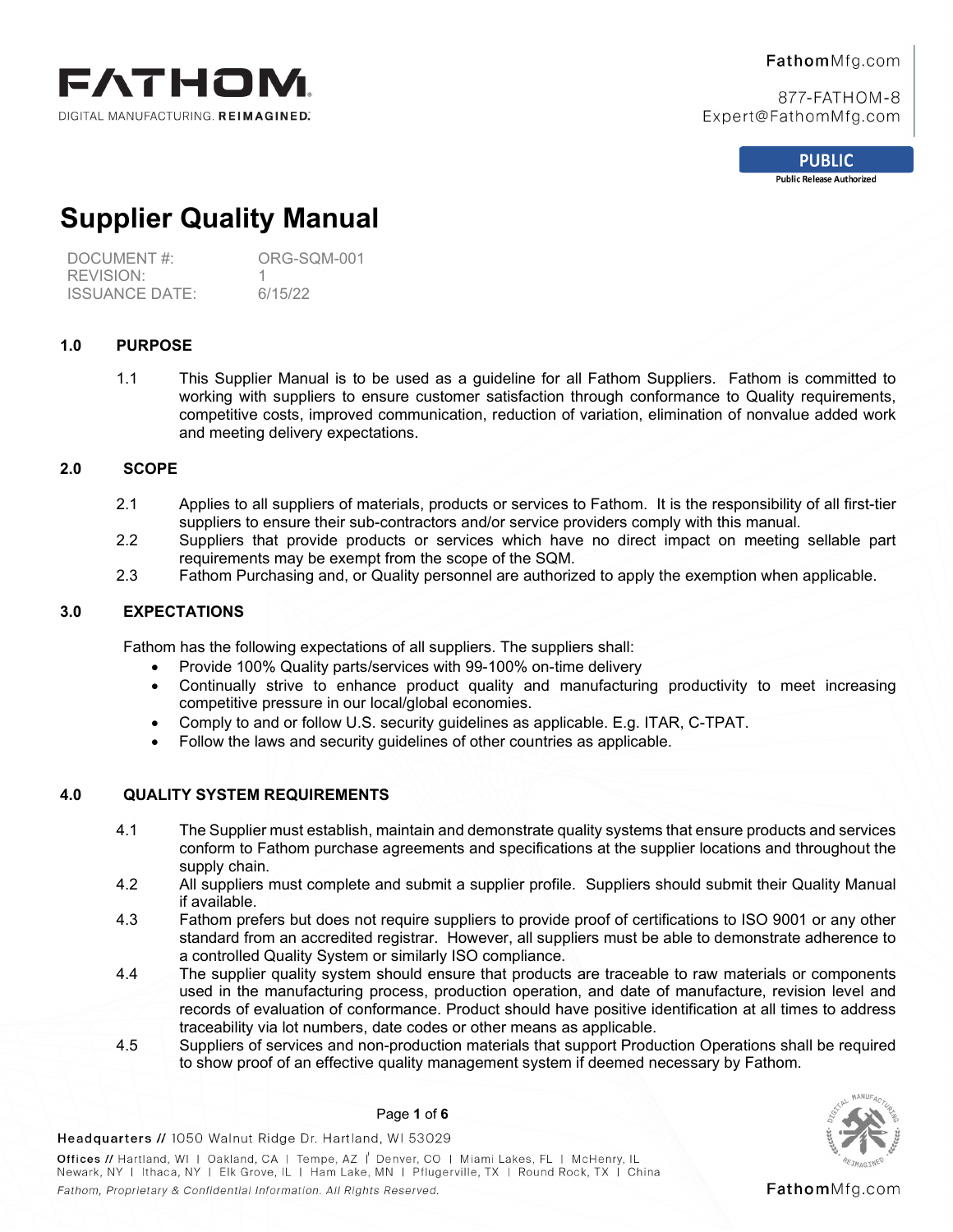

#### **PUBLIC**

**Public Release Authorized** 

- 4.6 In cases where a supplier's quality system does not meet these requirements, the supplier may be required to provide an action plan and timeline leading to full conformance that complies with Fathom requirements outlined in this SQM.
- 4.7 In the event a supplier's quality registration status changes or is suspended, the supplier must notify Fathom within five (5) business days. In this case, the supplier may be audited by Fathom and/or be required to provide documentation explaining the status change including a plan for corrective action.

# **5.0 RECORD RETENTION REQUIREMENTS**

- 5.1 Quality records shall be maintained so they remain legible and are available for review upon request and may be in any media such as electronic or hardcopy.
- 5.2 Records should include accurate, updated and complete quality data. Material Safety Data Sheets (SDS) or applicable international documentation, certificates of compliance (C of C), process documentation, or other information as applicable and required.
- 5.3 Records shall be kept for defective components and assembly processes to highlight problem areas and trends.
- 5.4 Records of production materials shall be maintained for a minimum of ten (10) calendar years, or per the accepted industry standard requirements, or per customer requirements whichever is greater. Records of non-production materials and services shall be maintained for a minimum of three (3) calendar years, or per the accepted industry standard, or per customer requirements, whichever is greater.

## **6.0 APPROVAL FOR SUPPLIERS**

- 6.1 Fathom Purchasing and Quality Assurance Team evaluate all new suppliers.<br>6.2 All potential suppliers must submit the following items:
	- All potential suppliers must submit the following items:
		- Completed Supplier survey form provided by Fathom.
		- Proof of ISO 9001 certifications, or equivalent, as applicable.
		- Confidentiality Agreement when required by Fathom.
		- The Fathom SQM acknowledgement form signed by the Supplier.
- 6.3 After the required information has been received. Fathom personnel will review the information submitted. Dispositions are, but not limited to:
	- The Supplier will be approved and added to the ASL.
	- Request additional information from the supplier.
	- Eliminate the supplier from further consideration as a supplier.
- 6.4 The final authority to approve the addition of a new Supplier resides with Sourcing Manager, or equivalent.

# **7.0 SUPPLIER EVALUATION METHOD**

7.1 Suppliers are measured on a quarterly frequency in two key objective categories (quality and delivery), and subjectively in responsiveness and communication.

# 7.2 **Objective Measurement**

- Performance metrics will be examined to affirm that the supplier continues to meet Fathom minimum requirements for quality, and schedule performance.
	- PPM =  $\leq$  500
		- $\overline{OTD} = 2.95\%$
- 7.3 When unresolved issues exist, Fathom may request a corrective action plan from the supplier to resolve their issues.



Page **2** of **6**

Headquarters // 1050 Walnut Ridge Dr. Hartland, WI 53029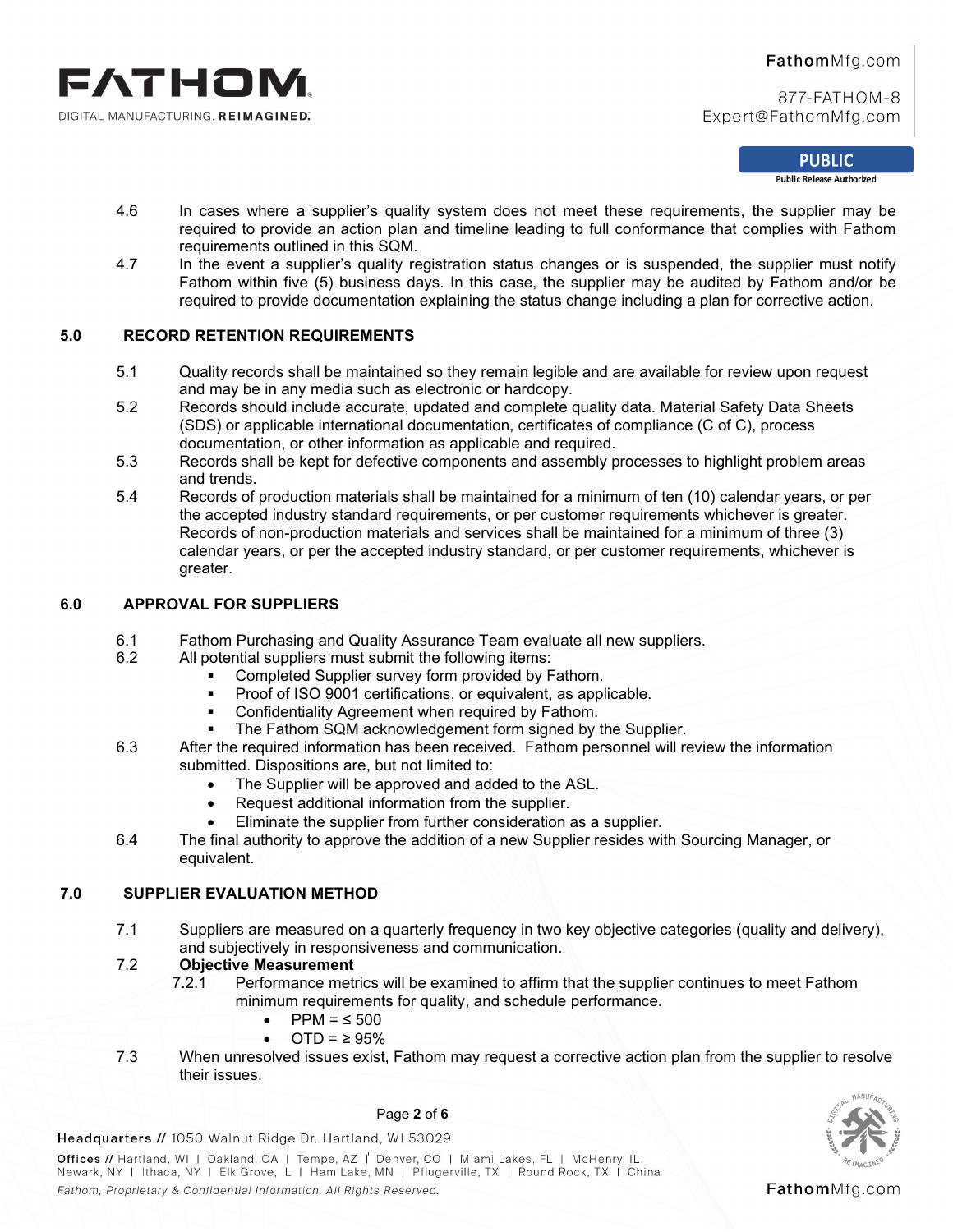

#### **PUBLIC**

**Public Release Authorized** 

7.4 If satisfactory progress is not made on the timetable jointly developed, Purchasing will decide whether or not to remove the supplier from the ASL

#### 7.5 **Subjective Measurement**

- 7.5.1 The subjective supplier performance rating is based on the overall level of communication and responsiveness the supplier maintains with Fathom's Purchasing team.
- 7.5.2 Suppliers are expected to consistently communicate with Fathom applicable departments regarding schedule changes and delivery dates, on time response to corrective actions, identifying opportunities for cost reductions, continuous improvement, etc.

#### **8.0 PROPRIETARY / CONFIDENTIALITY INFORMATION**

8.1 All drawings / documentation supplied to Fathom's suppliers with regards to purchase orders or request for quotes are to be considered proprietary information. This includes, but it is not limited to samples parts, sketches, drawings and specifications which shall remain the property of Fathom. Supplier shall treat the information as confidential unless otherwise agreed in writing from our purchasing group.

## **9.0 NEW MOLD / PART APPROVAL**

- 9.1 Molds, parts or components being sourced must meet all engineering and quality specifications as reflected in Fathom's Purchase Order, provided drawings, or equivalent.
- 9.2 Where required, suppliers will submit PPAP or equivalent, and obtain pre-approval from Fathom prior to initiating a Production run.

## **10.0 FIRST ARTICLE INSPECTION**

- 10.1 A First Article Inspection, as requested, is performed by the supplier in accordance with the Fathom drawing specified on the purchase order.
	- Each characteristic, feature or note on the drawing should be inspected and verified for conformance, and the results recorded as follows:
	- Actual measurements / results for variables data (must indicate Pass or Fail on the supplier's inspection report
	- Pass / Fail for attributes data
	- A balloon print identifying the item checked which correlates with the actual measurement, feature, or note.
	- Certificates of Conformance
	- Raw material certifications
	- Special process certifications (plating, paint, chemical conversion coating, etc.)
	- Product Safety Compliance Characteristics, as specified.
- 10.2 Fathom Receiving Inspection reviews the 1st article package for completeness, accuracy and legibility, verifies randomly selected characteristics and features for accuracy and compliance.
- 10.3 Quality will review the information and will accept or reject the FAI.
- 10.4 First articles are required for the following:
	- New part being ordered for the first time
	- New Supplier
	- Design change to the current part (inspection is required only for the change)
	- Part that is used for engineering which will be used for production in the future
	- Process changes.

#### Page **3** of **6**

Headquarters // 1050 Walnut Ridge Dr. Hartland, WI 53029

Offices // Hartland, WI | Oakland, CA | Tempe, AZ | Denver, CO | Miami Lakes, FL | McHenry, IL Newark, NY | Ithaca, NY | Elk Grove, IL | Ham Lake, MN | Pflugerville, TX | Round Rock, TX | China Fathom, Proprietary & Confidential Information. All Rights Reserved.



FathomMfg.com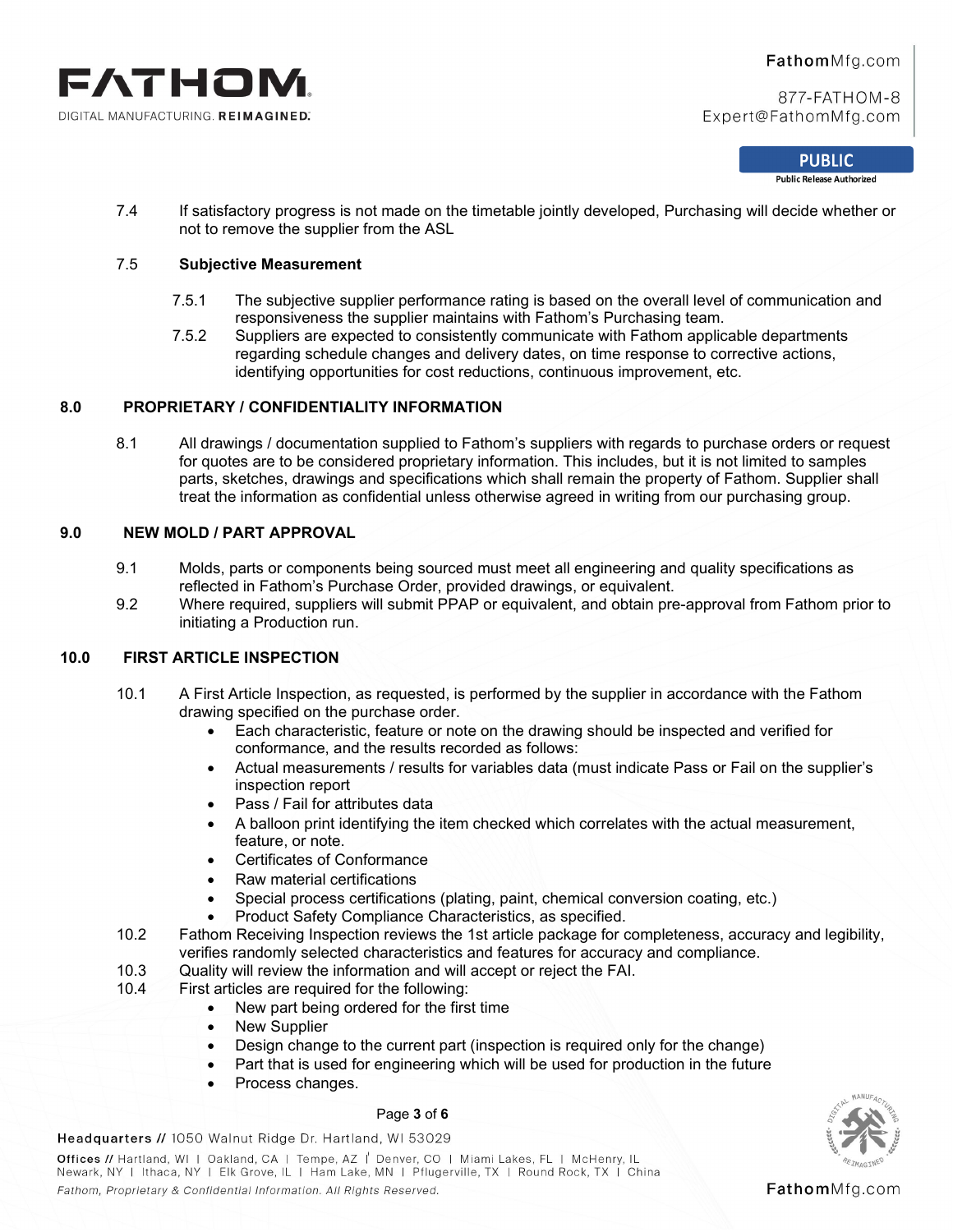

**PUBLIC** 

**Public Release Authorized** 

- Part has not been produced in over 2 years.
- 10.5 Conforming First Article Reports are approved and distributed. Nonconforming First Article Reports are returned back to the supplier so that corrections can be made. Continuous rejections will warrant a reevaluation of the supplier's capabilities.

## **11.0 DISCOVERY OF DEFECTS**

11.1 Defective material or service may be identified at any point in the process including incoming inspection, use, consumption, assembly or packaging. Defects can also be discovered during surveillance, validation at the end customer or through warranty claims.

# **12.0 SUPPLIER NOTIFICATION**

- 12.1 Suppliers may be notified through communication of a corrective action request upon the detection of non-conforming material and/or service or when late delivery results in a line shutdown condition). Fathom at its discretion may:
	- Reject the entire lot and return to the supplier for replacement, screening or repair.
	- Sort, screen or rework the non-conforming material at Fathom facility: Supplier resource(s) and or third parties may be required to support the rework.

## **13.0 CORRECTIVE ACTION**

- 13.1 Suppliers to Fathom are responsible with providing defect-free products and services. When quality issues occur, the supplier is required to determine root cause and corrective action to resolve the issue and to prevent re-occurrence.
- 13.2 Supplier will support Fathom with technical assistance and field support to rectify any substantiated nonconformance. Fathom reserves the right to recover justified expenses from suppliers for performance failures related to the quality and delivery issues.

#### **14.0 SUPPLIER RESPONSE**

# 14.1 **Action**

Suppliers must take immediate action upon receipt of a supplier corrective action request including direct contact with Fathom Purchasing department as specified; unless, the request states "information only".

## 14.2 **Response Time**

- 14.2.1 Fathom requires that the corrective action be returned on or before the due date indicated on the report.
- 14.2.2 The listed due date is a reasonable amount of time for the supplier to respond.
- 14.2.3 An extension to the original due date may be requested if mutually agreed between the Supplier and Fathom Purchasing / Quality team.

## 14.3 **Content of Response**

- 14.3.1 The Corrective Action response must include or document:
	- Definition and verification of the non-conformance root cause including supporting data and/or study results.
	- Verification of permanent corrective action including supporting data, and implementation dates.



Page **4** of **6**

Headquarters // 1050 Walnut Ridge Dr. Hartland, WI 53029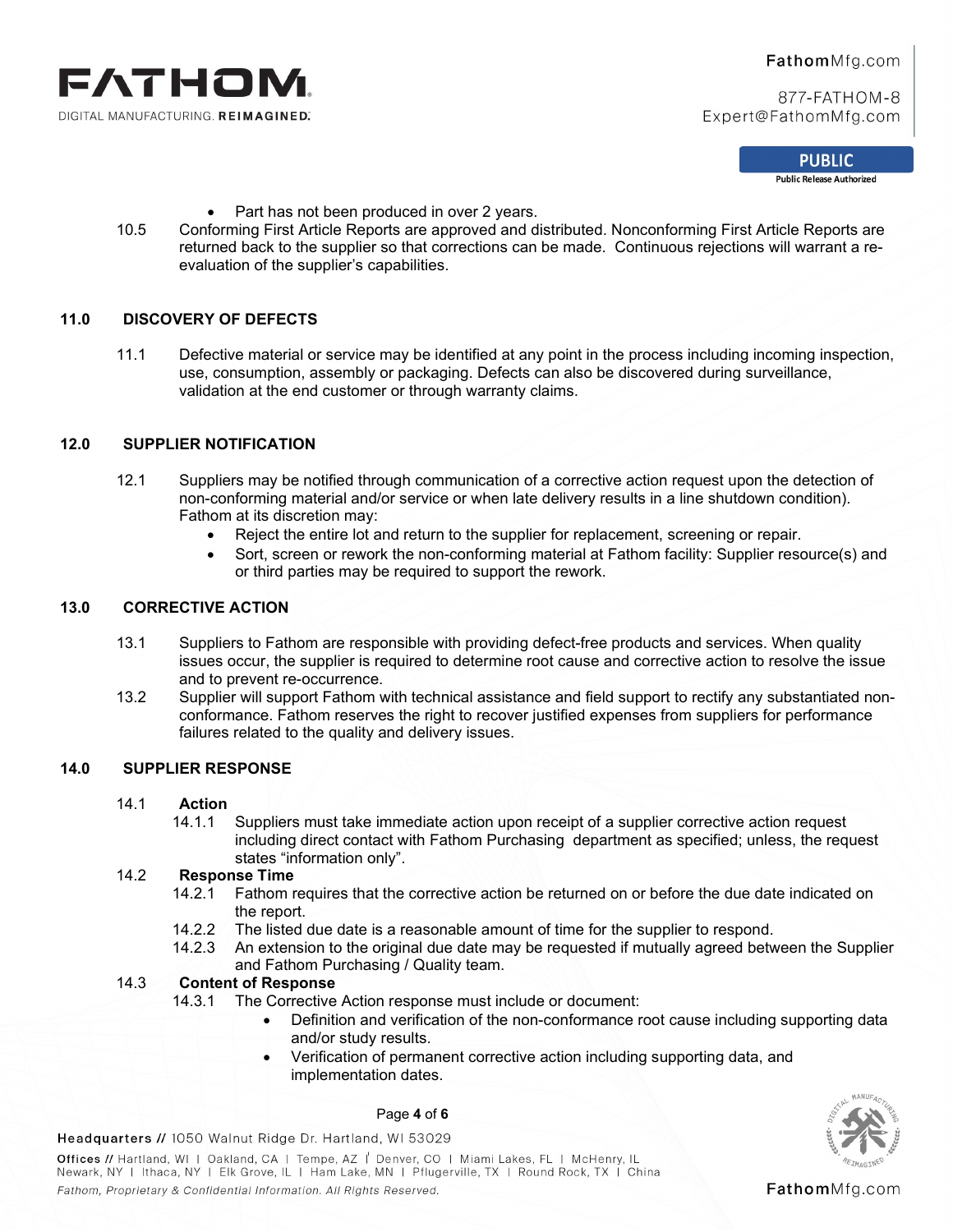

> **PUBLIC Public Release Authorized**

• Fathom prefers the 8D format.

# **15.0 SUPPLIER DEVIATION REQUEST**

- 15.1 The supplier shall notify Fathom Purchasing upon becoming aware the product to be shipped does not conform to the drawing/specification or purchase order requirements.
- 15.2 The supplier shall notify Fathom Purchasing in writing prior to any change in process or modification of tooling, test equipment or acceptance test procedures.
- 15.3 The request must be made and approved prior to the shipment of discrepant material.
- 15.4 If the deviation is not approved, the supplier may not release deviated product. Unapproved product may be rejected and returned without payment.

# **16.0 ON-SITE ASSESSMENTS**

16.1 Suppliers may be audited by Fathom to establish capability prior to placement of new business and to investigate potential risks. Fathom reserves the right to perform periodic on-site appraisals of the supplier facility, quality systems, records, and product ready for shipment.

#### **17.0 PACKAGING, LABELING AND HANDLING**

- 17.1 In-process and finished products shall be appropriately packaged to protect them from scratches, dents, or other types of damage. Packaging shall meet all applicable shipping laws, codes, and regulations. All shipments shall be packaged or placed in a new container; unless, otherwise specified. Packing slips shall be attached to the carton exterior in shipping envelopes.
- 17.2 All packaging must be qualified to International Safe Transit Association (ISTA) test standards as appropriate or to the requirements of the purchase order. In the event of a conflict, the purchase order has precedence.
- 17.3 The supplier shall ensure that all Fathom packaging is clean and free from dirt, debris, foreign materials, and damage.
- 17.4 Any packaging/shipment that does not comply with this requirement may be rejected at Fathom's discretion.
- 17.5 Packaging shall be labeled in accordance with Fathom Purchase Order Specifications and Terms & Conditions.
- 17.6 The Packing Slip shall include the purchase order number, part number, manufacturing part number, quantity, lot number, address, gross weight in pounds, deviation if applicable, and any other specified requirements as instructed by Fathom.
- 17.7 Supplier shall identify consumable materials (MRO) package(s)/container(s) with shelf-life, the manufacture date and the expiration date along with any special storage and handling conditions, in addition to the normal identification requirements. **If not otherwise specified, a minimum of 75% shelf-life must remain upon receipt at Fathom.**

#### **18.0 GOVERNMENT, SAFETY AND ENVIRONMENTAL REGULATIONS**

18.1 All purchased materials shall satisfy current governmental and safety constraints on restricted, toxic and hazardous materials; as well as environmental, electrical, and electromagnetic considerations applicable to the country of manufacture and sale.



FathomMfg.com

Page **5** of **6**

Headquarters // 1050 Walnut Ridge Dr. Hartland, WI 53029